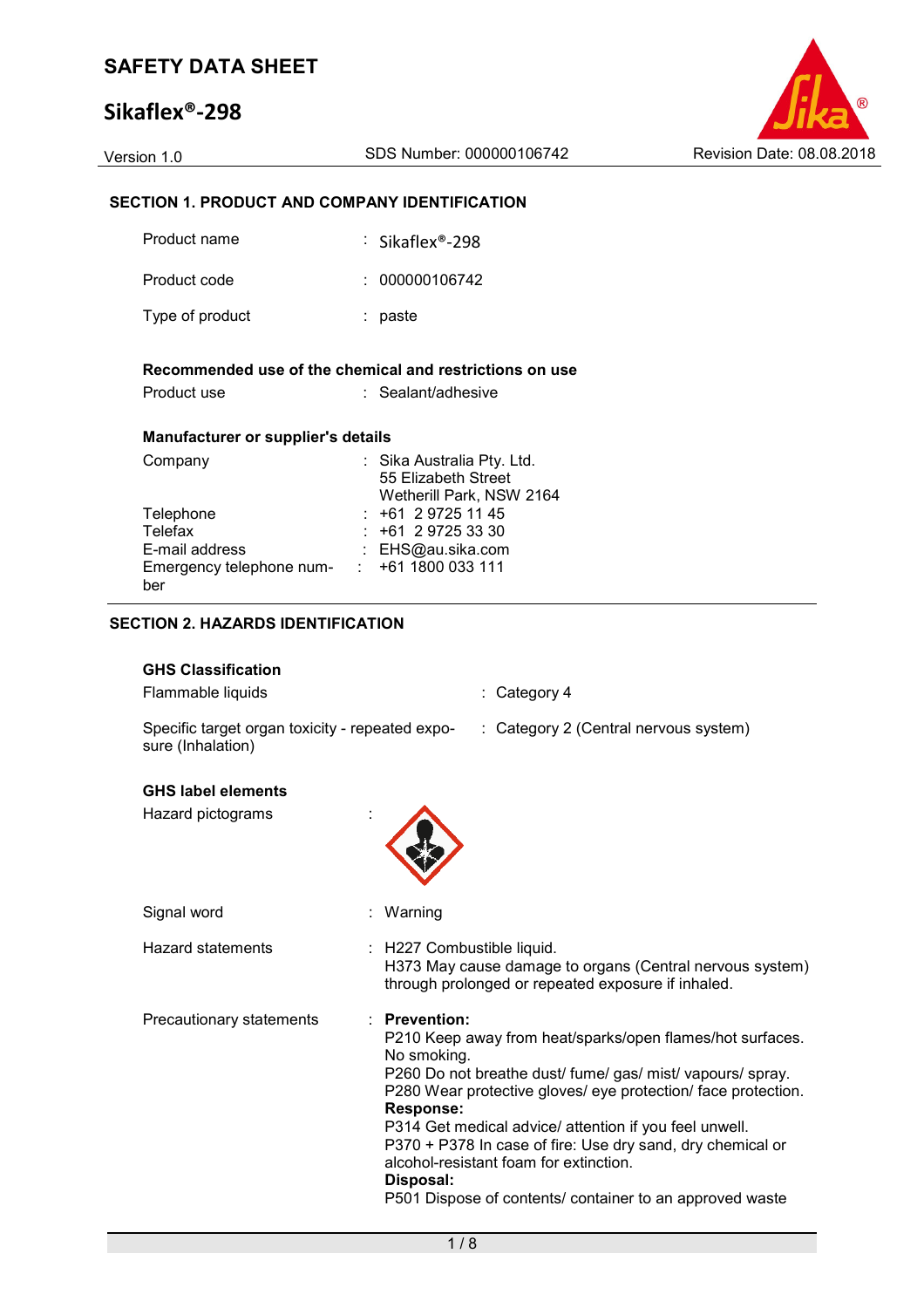# **Sikaflex®-298**



disposal plant.

# **Other hazards which do not result in classification**

None known.

### **SECTION 3. COMPOSITION/INFORMATION ON INGREDIENTS**

Substance / Mixture : Mixture

#### **Hazardous components**

| Chemical name                                | l CAS-No.  | Concentration (%) |
|----------------------------------------------|------------|-------------------|
| Hydrocarbons, C9-C12, n-alkanes, isoalkanes, | 64742-82-1 | $>= 1 - 510$      |
| cyclics, aromatics (2-25%)                   |            |                   |
| xylene                                       | 1330-20-7  | $0 - 510$         |
| 4,4'-methylenediphenyl diisocyanate          | 101-68-8   | $0 - 51$          |

#### **SECTION 4. FIRST AID MEASURES**

| General advice                                                    | : Move out of dangerous area.<br>Consult a physician.<br>Show this safety data sheet to the doctor in attendance.                                                                                                 |
|-------------------------------------------------------------------|-------------------------------------------------------------------------------------------------------------------------------------------------------------------------------------------------------------------|
| If inhaled                                                        | : Move to fresh air.<br>Consult a physician after significant exposure.                                                                                                                                           |
| In case of skin contact                                           | : Take off contaminated clothing and shoes immediately.<br>Wash off with soap and plenty of water.<br>If symptoms persist, call a physician.                                                                      |
| In case of eye contact                                            | : Remove contact lenses.<br>Keep eye wide open while rinsing.<br>If eye irritation persists, consult a specialist.                                                                                                |
| If swallowed                                                      | : Clean mouth with water and drink afterwards plenty of water.<br>Do not give milk or alcoholic beverages.<br>Never give anything by mouth to an unconscious person.                                              |
| Most important symptoms<br>and effects, both acute and<br>delayed | : No known significant effects or hazards.<br>See Section 11 for more detailed information on health effects<br>and symptoms.<br>May cause damage to organs through prolonged or repeated<br>exposure if inhaled. |
| Notes to physician                                                | : Treat symptomatically.                                                                                                                                                                                          |

#### **SECTION 5. FIREFIGHTING MEASURES**

| Suitable extinguishing media      | $\therefore$ Carbon dioxide (CO2)            |
|-----------------------------------|----------------------------------------------|
| Unsuitable extinguishing<br>media | : Water                                      |
| Hazardous combustion prod-        | : No hazardous combustion products are known |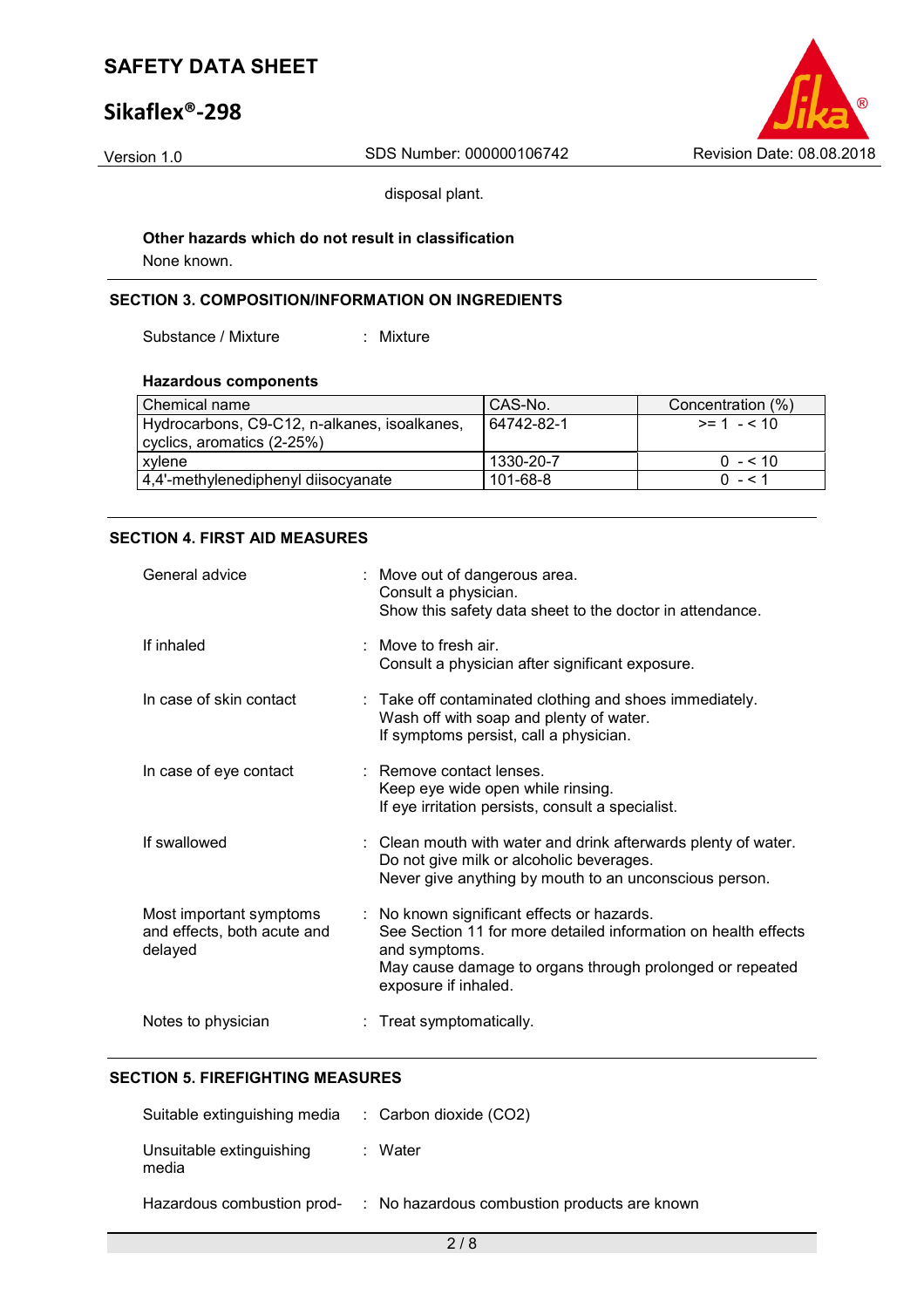# **Sikaflex®-298**



| Version 1.0                         | SDS Number: 000000106742                                                                      | Revision Date: 08.08.2018 |
|-------------------------------------|-----------------------------------------------------------------------------------------------|---------------------------|
| ucts                                |                                                                                               |                           |
| Specific extinguishing meth-<br>ods | : Standard procedure for chemical fires.                                                      |                           |
| for firefighters                    | Special protective equipment : In the event of fire, wear self-contained breathing apparatus. |                           |

### **SECTION 6. ACCIDENTAL RELEASE MEASURES**

| Personal precautions, protec-<br>tive equipment and emer-<br>gency procedures | : Use personal protective equipment.<br>Deny access to unprotected persons.                                                                                      |
|-------------------------------------------------------------------------------|------------------------------------------------------------------------------------------------------------------------------------------------------------------|
| Environmental precautions                                                     | : Try to prevent the material from entering drains or water<br>courses.                                                                                          |
| Methods and materials for<br>containment and cleaning up                      | : Soak up with inert absorbent material (e.g. sand, silica gel,<br>acid binder, universal binder, sawdust).<br>Keep in suitable, closed containers for disposal. |

### **SECTION 7. HANDLING AND STORAGE**

| Advice on protection against<br>fire and explosion | : Normal measures for preventive fire protection.                                                                                                                                                                                                                                                                                |
|----------------------------------------------------|----------------------------------------------------------------------------------------------------------------------------------------------------------------------------------------------------------------------------------------------------------------------------------------------------------------------------------|
| Advice on safe handling                            | : Avoid exceeding the given occupational exposure limits (see<br>section 8).<br>Do not get in eyes, on skin, or on clothing.<br>For personal protection see section 8.<br>Smoking, eating and drinking should be prohibited in the ap-<br>plication area.<br>Follow standard hygiene measures when handling chemical<br>products |
| Hygiene measures                                   | : Handle in accordance with good industrial hygiene and safety<br>practice.<br>When using do not eat or drink.<br>When using do not smoke.<br>Wash hands before breaks and at the end of workday.                                                                                                                                |
| Conditions for safe storage                        | : Store in original container.<br>Keep in a well-ventilated place.<br>Observe label precautions.<br>Store in accordance with local regulations.                                                                                                                                                                                  |

### **SECTION 8. EXPOSURE CONTROLS/PERSONAL PROTECTION**

#### **Components with workplace control parameters**

| CAS-No.<br>Components | Value type<br>(Form of<br>exposure) | Control parame-<br>ters / Permissible<br>concentration | <b>Basis</b> |
|-----------------------|-------------------------------------|--------------------------------------------------------|--------------|
|-----------------------|-------------------------------------|--------------------------------------------------------|--------------|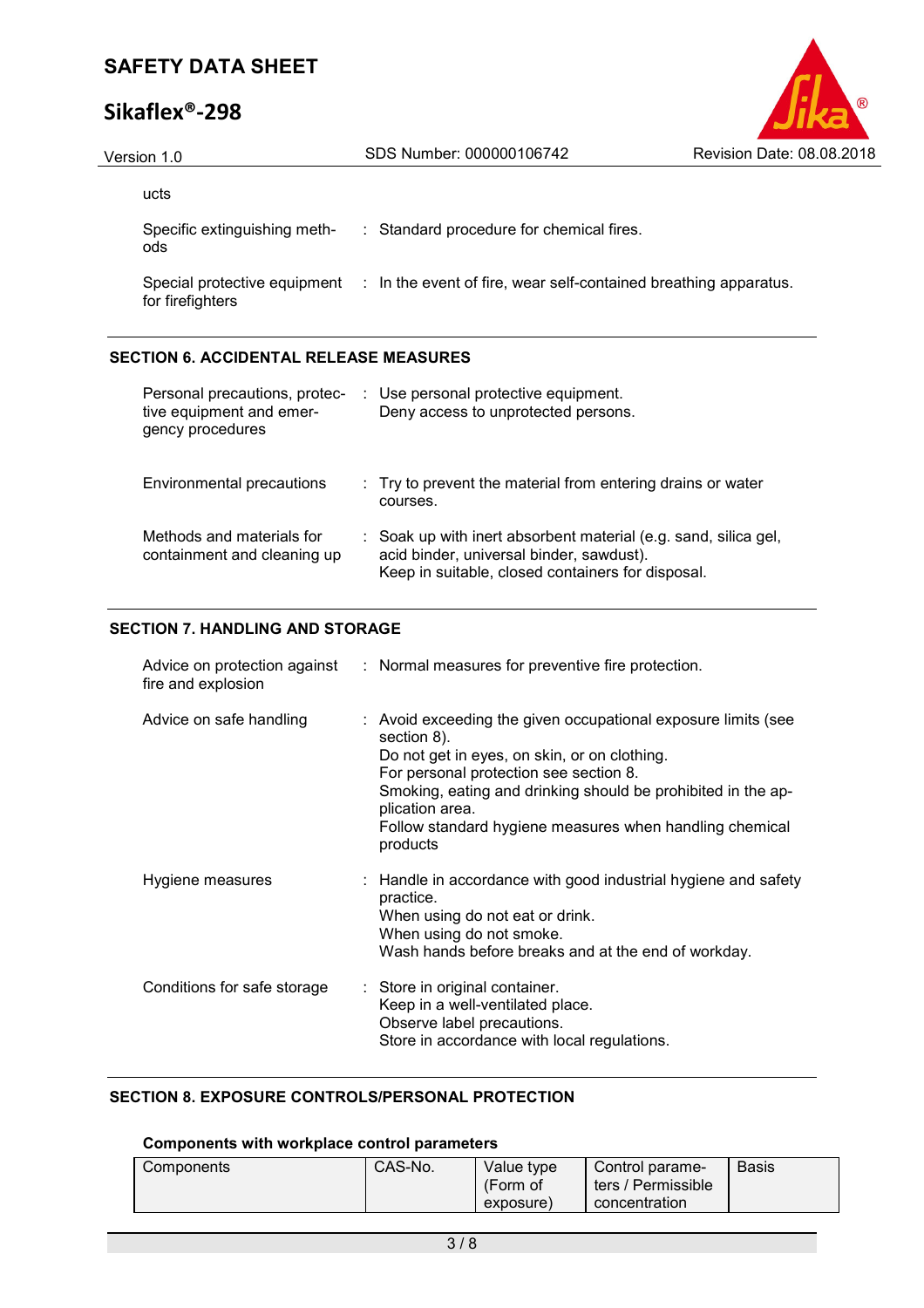# **Sikaflex®-298**



| xylene                        | 1330-20-7           | <b>STEL</b>                     | 150 ppm                                                        | AU OEL |
|-------------------------------|---------------------|---------------------------------|----------------------------------------------------------------|--------|
|                               |                     |                                 | 655 mg/m3                                                      |        |
|                               |                     | <b>TWA</b>                      | 80 ppm                                                         | AU OEL |
|                               |                     |                                 | 350 mg/m3                                                      |        |
| 4,4'-methylenediphenyl diiso- | 101-68-8            | <b>TWA</b>                      | $0.02$ mg/m $3$                                                | AU OEL |
| cyanate                       |                     |                                 | (NCO)                                                          |        |
|                               |                     | Further information: Sensitiser |                                                                |        |
|                               |                     | <b>STEL</b>                     | $0.07$ mg/m $3$                                                | AU OEL |
|                               |                     |                                 | (NCO)                                                          |        |
|                               |                     | Further information: Sensitiser |                                                                |        |
|                               |                     | TWA                             | $0.02$ mg/m $3$                                                | AU OEL |
|                               |                     |                                 | (NCO)                                                          |        |
|                               |                     |                                 | Further information: Category 2 (Carc. 2) Suspected human car- |        |
|                               | cinogen, Sensitiser |                                 |                                                                |        |
|                               |                     | <b>STEL</b>                     | $0.07$ mg/m $3$                                                | AU OEL |
|                               |                     |                                 | (NCO)                                                          |        |
|                               |                     |                                 | Further information: Category 2 (Carc. 2) Suspected human car- |        |
|                               | cinogen, Sensitiser |                                 |                                                                |        |

#### **Personal protective equipment**

| Respiratory protection   | : Use respiratory protection unless adequate local exhaust<br>ventilation is provided or exposure assessment demonstrates<br>that exposures are within recommended exposure guidelines.<br>The filter class for the respirator must be suitable for the max-<br>imum expected contaminant concentration<br>(gas/vapour/aerosol/particulates) that may arise when han-<br>dling the product. If this concentration is exceeded, self-<br>contained breathing apparatus must be used. |
|--------------------------|-------------------------------------------------------------------------------------------------------------------------------------------------------------------------------------------------------------------------------------------------------------------------------------------------------------------------------------------------------------------------------------------------------------------------------------------------------------------------------------|
| Hand protection          | : Chemical-resistant, impervious gloves complying with an ap-<br>proved standard should be worn at all times when handling<br>chemical products if a risk assessment indicates this is nec-<br>essary.                                                                                                                                                                                                                                                                              |
| Eye protection           | : Safety eyewear complying with an approved standard should<br>be used when a risk assessment indicates this is necessary.                                                                                                                                                                                                                                                                                                                                                          |
| Skin and body protection | : Choose body protection in relation to its type, to the concen-<br>tration and amount of dangerous substances, and to the spe-<br>cific work-place.                                                                                                                                                                                                                                                                                                                                |

#### **SECTION 9. PHYSICAL AND CHEMICAL PROPERTIES**

| Appearance                              | paste               |
|-----------------------------------------|---------------------|
| Colour                                  | various             |
| Odour                                   | slight              |
| Odour Threshold                         | No data available   |
| рH                                      | No data available   |
| Melting point/range / Freezing<br>point | : No data available |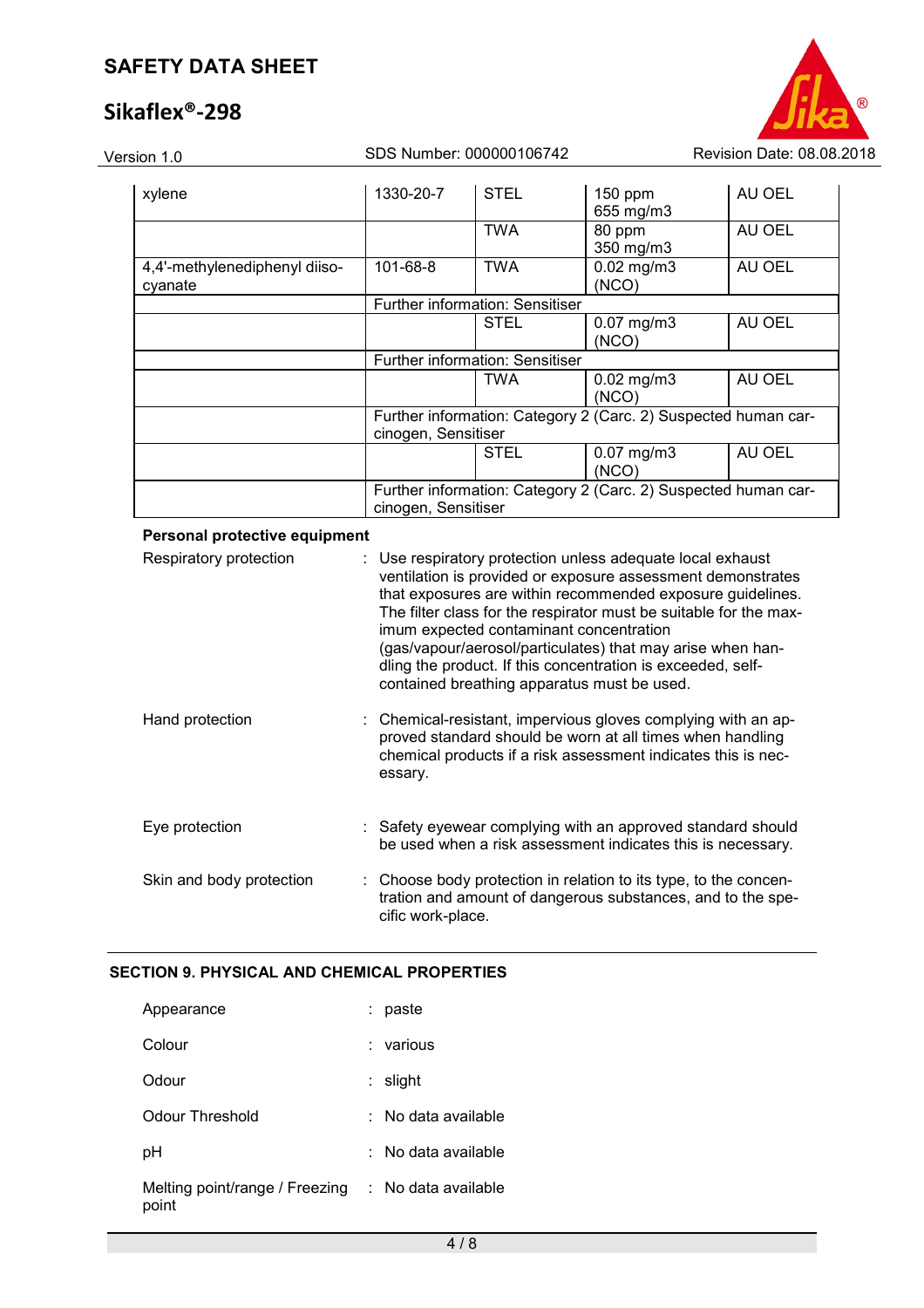# **Sikaflex®-298**



| Boiling point/boiling range                | : No data available                                           |
|--------------------------------------------|---------------------------------------------------------------|
| Flash point                                | : ca. $65 \degree C$ (149 $\degree F$ )<br>Method: closed cup |
| Evaporation rate                           | : No data available                                           |
| Flammability                               | : No data available                                           |
| Upper explosion limit                      | : No data available                                           |
| Lower explosion limit                      | : No data available                                           |
| Vapour pressure                            | $: 0.01$ hPa (0.01 mmHg)                                      |
| Relative vapour density                    | : No data available                                           |
| Density                                    | : ca. 1.18 g/cm3 (20 °C (68 °F) ())                           |
| Solubility(ies)                            |                                                               |
| Water solubility                           | : No data available                                           |
| Solubility in other solvents               | : No data available                                           |
| Partition coefficient: n-<br>octanol/water | : No data available                                           |
| Auto-ignition temperature                  | : No data available                                           |
| Decomposition temperature                  | : No data available                                           |
| Viscosity<br>Viscosity, dynamic            | : No data available                                           |
| Viscosity, kinematic                       | : > 20.5 mm2/s (40 °C)                                        |
| <b>Explosive properties</b>                | No data available                                             |
| Molecular weight                           | No data available                                             |
| VOC-EU (solvent)                           | $: 50.48$ g/l                                                 |
|                                            |                                                               |

#### **SECTION 10. STABILITY AND REACTIVITY**

| Reactivity                              | : No dangerous reaction known under conditions of normal use. |
|-----------------------------------------|---------------------------------------------------------------|
| Chemical stability                      | : The product is chemically stable.                           |
| Possibility of hazardous reac-<br>tions | : Stable under recommended storage conditions.                |
| Conditions to avoid                     | $\therefore$ No data available                                |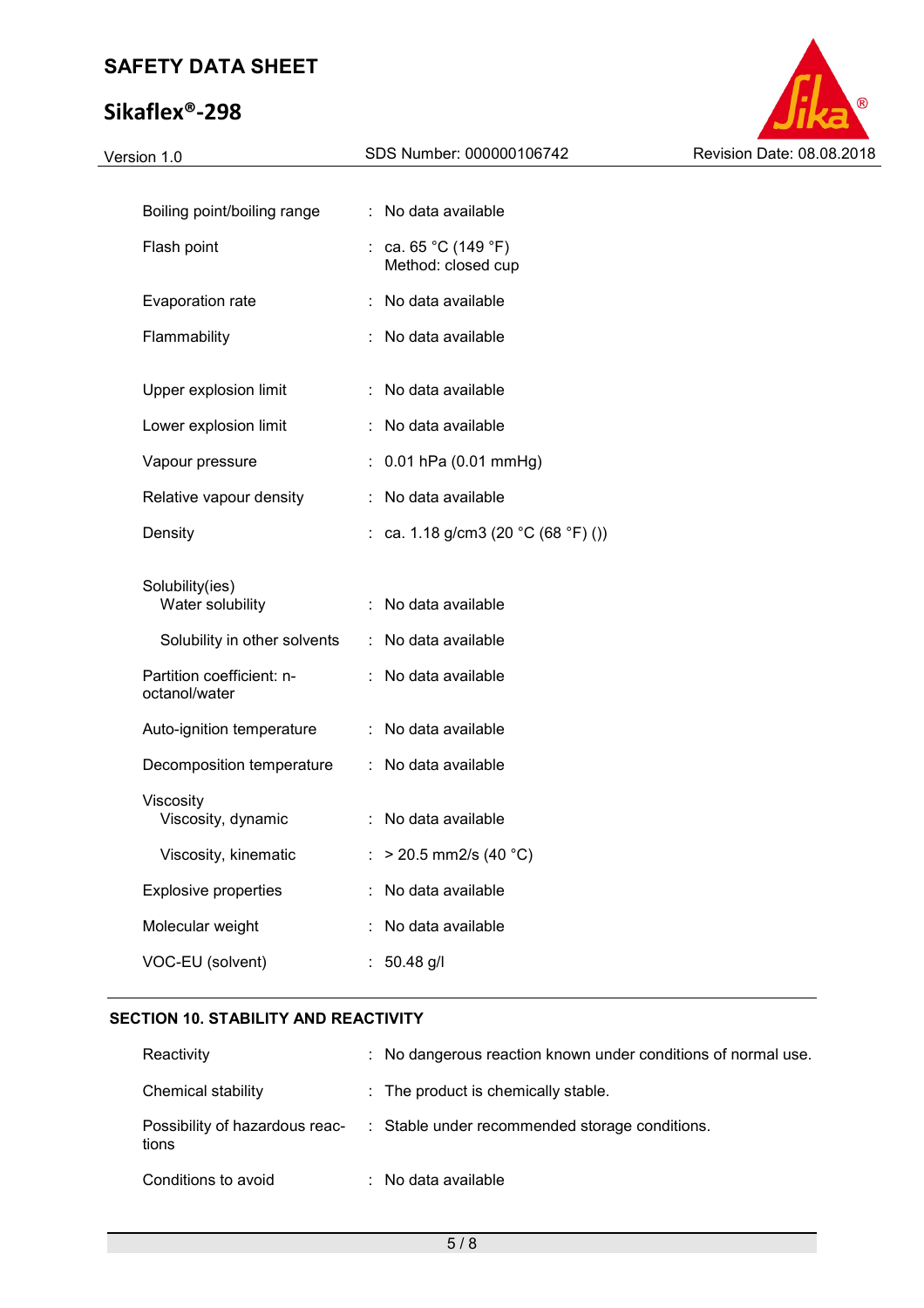# **Sikaflex®-298**



Incompatible materials : No data available

No decomposition if stored and applied as directed.

#### **SECTION 11. TOXICOLOGICAL INFORMATION**

#### **Acute toxicity**

Not classified based on available information.

#### **Components:**

| xylene:<br>Acute oral toxicity | : LD50 Oral (Rat): $3,523$ mg/kg      |
|--------------------------------|---------------------------------------|
| Acute dermal toxicity          | : LD50 Dermal (Rabbit): $1,700$ mg/kg |

#### **4,4'-methylenediphenyl diisocyanate:**

| Acute inhalation toxicity | $\therefore$ Acute toxicity estimate: 1.5 mg/l |
|---------------------------|------------------------------------------------|
|                           | Test atmosphere: dust/mist                     |
|                           | Method: Expert judgement                       |

#### **Skin corrosion/irritation**

Not classified based on available information.

#### **Components:**

**Hydrocarbons, C9-C12, n-alkanes, isoalkanes, cyclics, aromatics (2-25%):**  Assessment: Repeated exposure may cause skin dryness or cracking.

#### **Serious eye damage/eye irritation**

Not classified based on available information.

#### **Respiratory or skin sensitisation**

Skin sensitisation: Not classified based on available information. Respiratory sensitisation: Not classified based on available information.

#### **Chronic toxicity**

#### **Germ cell mutagenicity**

Not classified based on available information.

#### **Carcinogenicity**

Not classified based on available information.

#### **Reproductive toxicity**

Not classified based on available information.

#### **STOT - single exposure**

Not classified based on available information.

#### **STOT - repeated exposure**

May cause damage to organs (Central nervous system) through prolonged or repeated exposure if inhaled.

#### **Aspiration toxicity**

Not classified based on available information.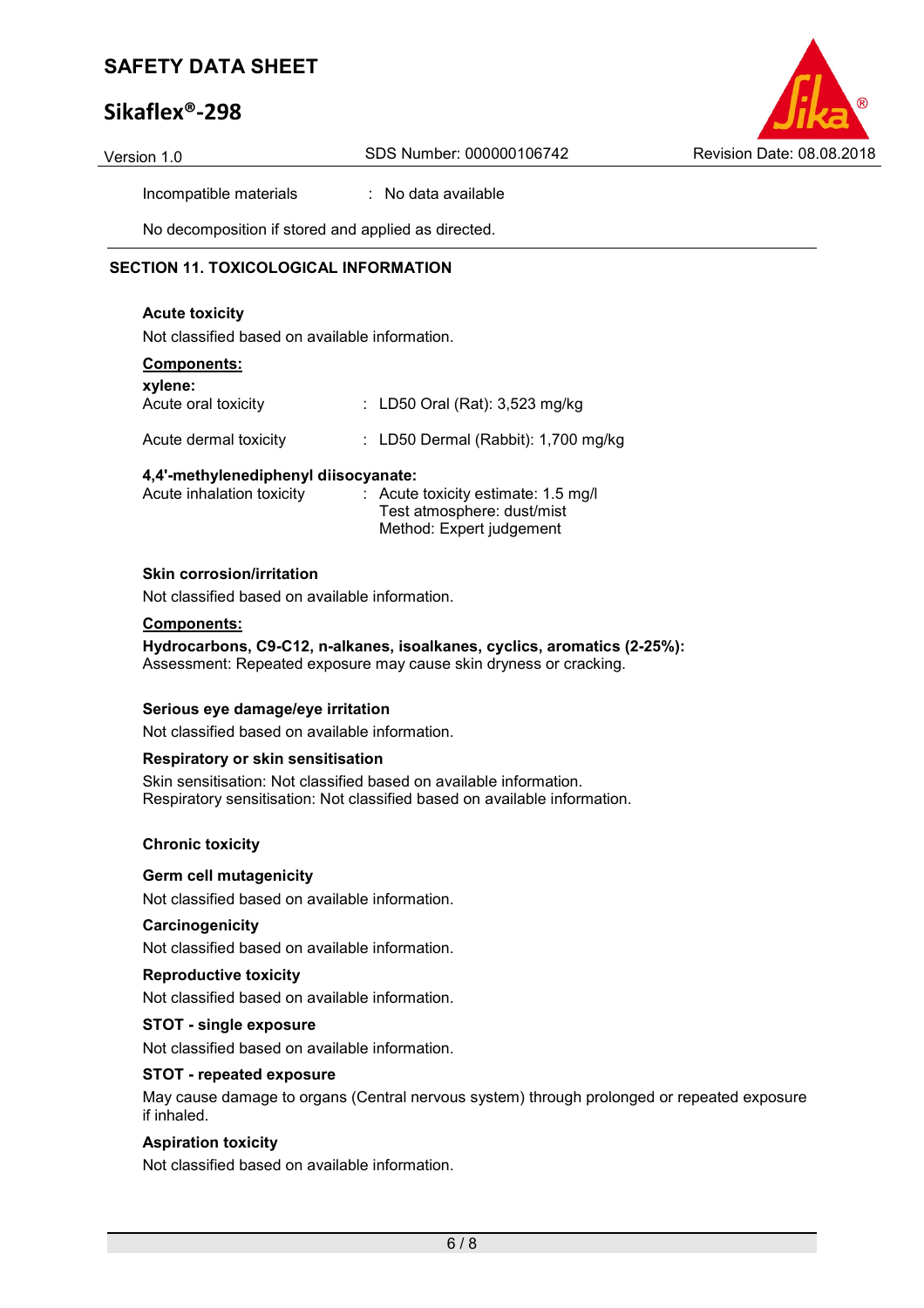## **Sikaflex®-298**



# **SECTION 12. ECOLOGICAL INFORMATION Ecotoxicity Components: xylene:**  Toxicity to fish : LC50 (Oncorhynchus mykiss (rainbow trout)): 3.3 mg/l Exposure time: 96 h **Persistence and degradability**  No data available **Bioaccumulative potential**  No data available **Mobility in soil**  No data available **Other adverse effects Product:**  Additional ecological information : There is no data available for this product. **SECTION 13. DISPOSAL CONSIDERATIONS**

| <b>Disposal methods</b> |                                                                                                                                                            |
|-------------------------|------------------------------------------------------------------------------------------------------------------------------------------------------------|
| Waste from residues     | : Do not contaminate ponds, waterways or ditches with chemi-<br>cal or used container.<br>Send to a licensed waste management company.                     |
| Contaminated packaging  | : Empty remaining contents.<br>Dispose of as unused product.<br>Do not re-use empty containers.<br>Do not burn, or use a cutting torch on, the empty drum. |

### **SECTION 14. TRANSPORT INFORMATION**

**International Regulations IATA-DGR** Not dangerous goods **IMDG-Code** Not dangerous goods

**Transport in bulk according to Annex II of MARPOL 73/78 and the IBC Code**  Not applicable for product as supplied.

## **National Regulations**

**ADG** Not dangerous goods